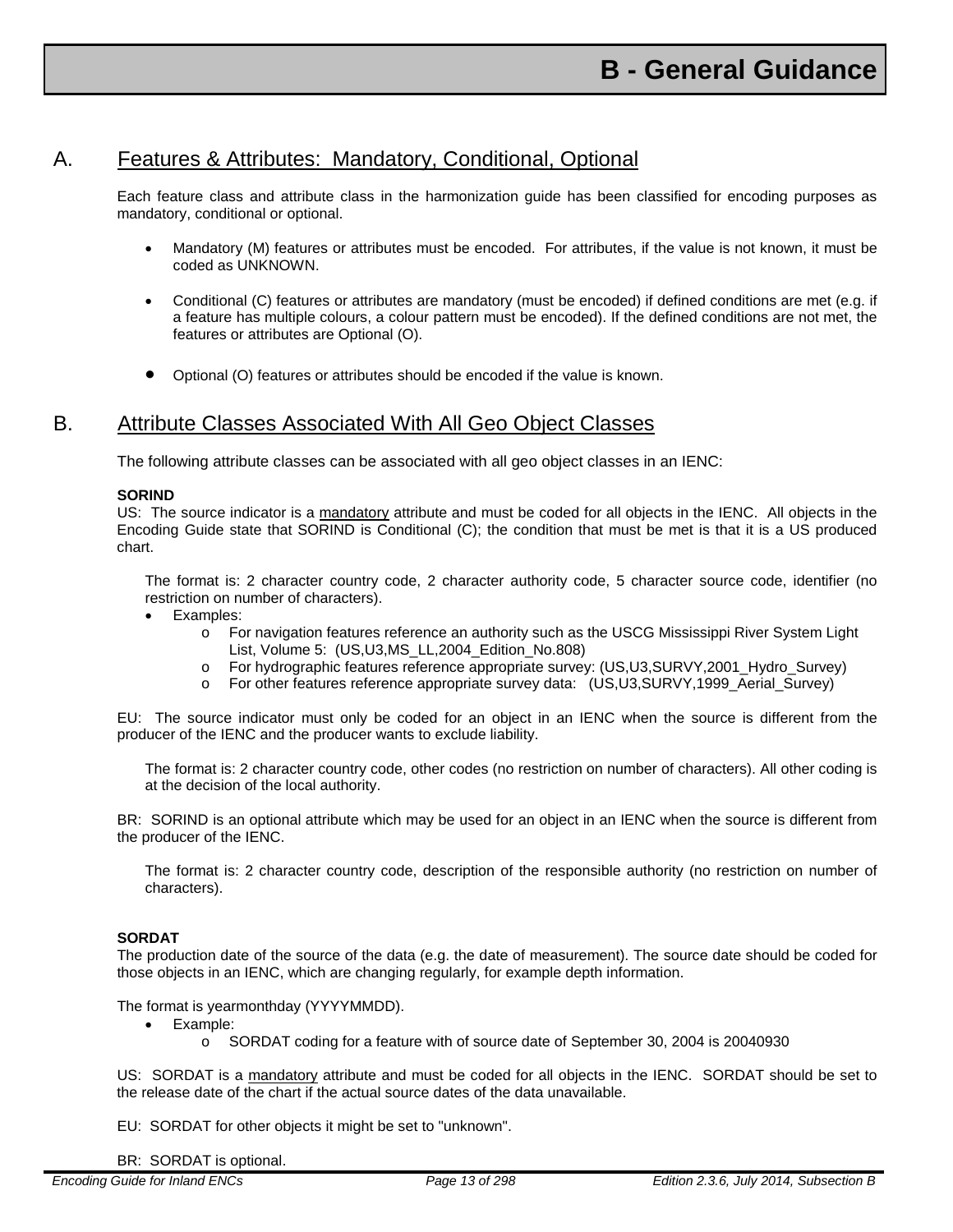#### **OBJNAM**

Use to code feature's name (do not include information on characteristics of feature). Name must be in Title Case. Use abbreviations where possible. Use short names only to avoid clutter in the display. OBJNAM shall be entered in local language using Basic Latin Unicode characters, e.g. Baarlerbruecke, Volkeraksluis or Wien.

#### **NOBJNM**

Whenever OBJNAM is used, it is also possible to use NOBJNM. NOBJNM may be used for names in the National Language, for example, Cyrillic characters.

#### **INFORM**

Use to code navigationally significant information about the feature that cannot be coded by attributes. INFORM should always be in English.

#### **NINFOM**

Whenever INFORM is used, it is also possible to use NINFOM. INFORM should always be in English, whereas NINFOM may be used for the National Language, for example, Cyrillic characters.

#### **TXTDSC**

Use to link textual descriptions or feature information in an ASCII file. For object names within the TXTDSC file, the same rules as for the attribute OBJNAM are applicable. Free text within the TXTDSC file should be provided in English language.

Note that filename must be in UPPER CASE.

US: Format is AARRMMMXNN.EXT where:

AA = 2-character Producer Code RR = 2-character river code

MMM = 3-digit river mile or river km, 000-999

 $X =$  tenth of river mile/km; preceding decimal point implied; use zero if river mile/km known only to the nearest mile.

NN = 01-99; unique identifier for text file at the particular river mile/km.

For example, if three TXTDSC files exist at the same river mile/km, 01, 02, and 03 would be used.

EXT = 3-character file extension for Hypertext Metafile (HTM), ASCII text (TXT), or Standardized External XML file with communication information.

EU: The ISRS code can be used for the file name, e.g. DEXXX039000000005023.XML.

### **PICREP**

Use to link imagery related to feature. Note that the filename must be in UPPER CASE. Image should be 640 x 480 pixels in resolution.

Format is AARRMMMXNN.EXT, where:

AA = 2-character Producer Code

RR = 2-character river code

MMM = 3-digit river mile or river km, 000-999

 $X =$  tenth of river mile/km; preceding decimal point implied; use zero if river mile/km known only to the nearest mile.

 $NN = 01-99$ ; unique identifier for image file at the particular river mile/km.

For example, if three PICREP files exist at the same river mile/km, 01, 02, and 03 would be used.

EXT = 3-character file extension for the image file format; most commonly TIFF (TIF) or JPEG (JPG) formats.

## C. Scale Minimum

The values for the scale minimum mentioned in the encoding guide are recommendations for European and N. American waterways. The chart producer might deviate from these values in order to improve the chart display in special situations, for example on very small or very large waterways. The value of SCAMIN has to be set to a scale value smaller than or equal to the compilation scale of the data for the area.

### D. Numeric Precision

Numeric attributes indicating meters (e.g., depth contours and structure heights) should reflect the accuracy of the number. For example, a bridge height of thirty-five meters, accurate to one meter, would be 35, not 35.0. No more than two decimal places should be used. Real values without safety margins should be used. The S-57 standard only supports depth contour resolutions to 0.1 meter.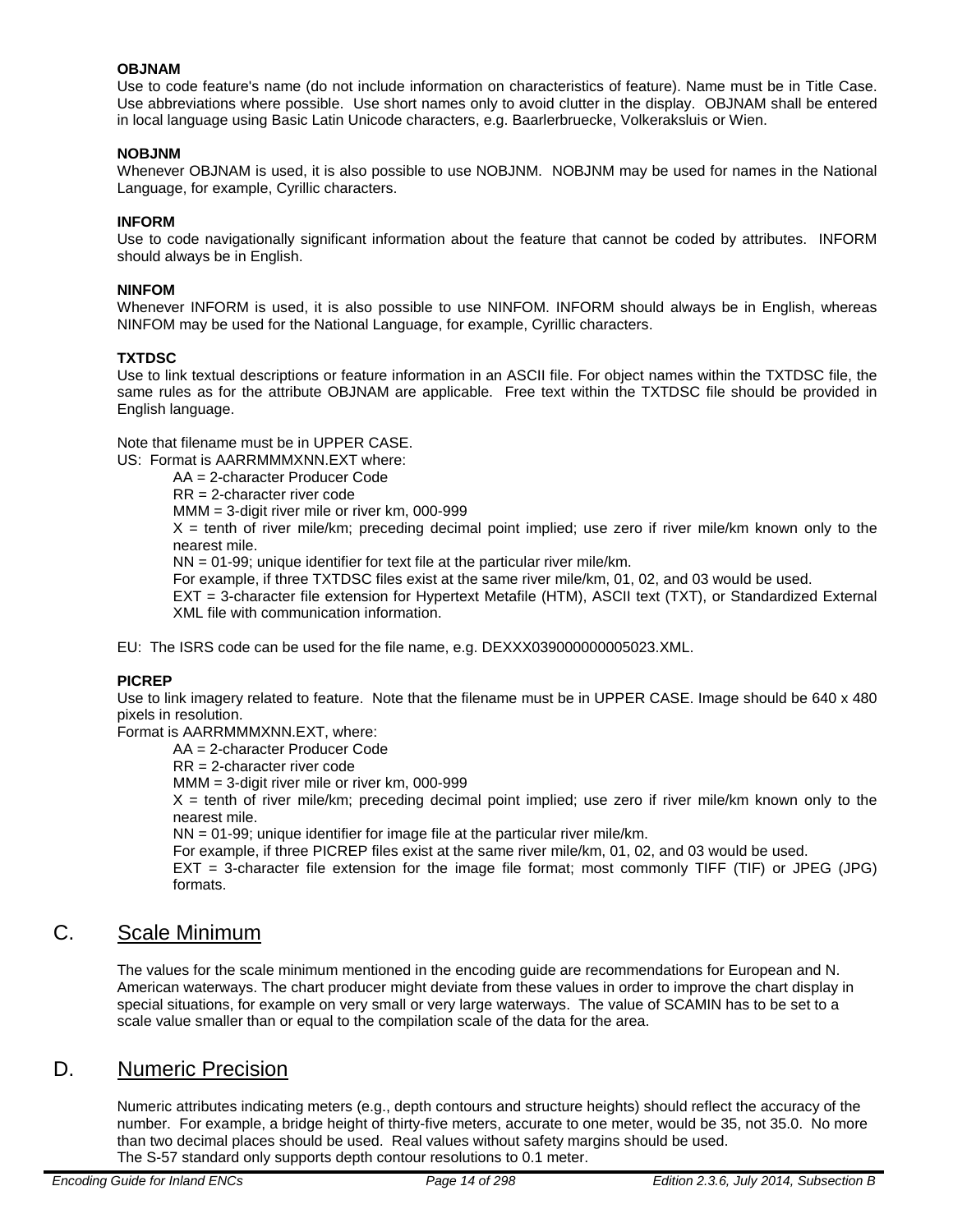## E. Feature Naming and Text Display

US: Any important navigation notes that should always be shown on the IENC should be encoded as LNDRGN (P) on land or SEAARE (P) objects in the water.

EU: Use the appropriate object to display information (e.g. comare).

## F. Assigning Approximate Positions

To assign an approximate position ('PA') for charted features, the attribute Quality of Position [QUAPOS = 4 (approximate)] is assigned to the appropriate spatial object (point or line). It is not assigned to the feature object (e.g. WRECKS object), but to the spatial reference for the feature object. When correctly coded, the electronic chart system will display 'PA' adjacent to the feature object.

### G. Navigational Purpose

The following types of Navigational Purpose ("usage") are available:

| Subfield       | Navigational purpose   | Definition for intended use                                                                       |
|----------------|------------------------|---------------------------------------------------------------------------------------------------|
| 1              | Overview:              | For route planning and oceanic crossing.                                                          |
| $\overline{2}$ | General:               | For navigating oceans, approaching coasts and route<br>planning.                                  |
| 3              | Coastal:               | For navigating along the coastline, either inshore or<br>offshore.                                |
| 4              | Approach:              | Navigating the approaches to ports or mayor channels<br>or through intricate or congested waters. |
| 5              | Harbour:               | Navigating within ports, harbours, bays, rivers and<br>canals, for anchorages.                    |
| 6              | Berthing:              | Detailed data to aid berthing.                                                                    |
| 7              | River:                 | Navigating the inland waterways (skin cell).                                                      |
| 8              | <b>River harbour:</b>  | Navigating within ports and harbours on inland<br>waterways (skin cell).                          |
| 9              | <b>River berthing:</b> | Detailed data to aid berthing maneuvering in inland<br>navigation (skin cell).                    |
| A              | Overlay:               | Overlay cell to be displayed in conjunction with skin<br>cells                                    |

The Navigational Purposes 1 to 8 may be used by authorities as well as private bodies. Navigational Purpose 9 may only be used by private bodies. Overlay cells may be used by authorities as well as private bodies.

Within overlapping cells with the same navigational purpose skin-of-the-earth objects of the same object class must not overlap.

The letter "A" at the third position of the file name indicates that the cell is displayed as overlay over other cells within a range of usages. Overlay cells may not contain skin-of-the-earth objects. The range of usages of overlay cells is indicated in the Data Set Identification Field of the header of the overlay cell (see S57, Part 3, Data Structure, ch. 7.3.1.1). The 8th bit of the intended usage subfield (INTU) has to be set, if a range is used and the other seven bits describe the range (e.g. 25 means a range from usage 2 to usage 5).

# H. UN Location Code